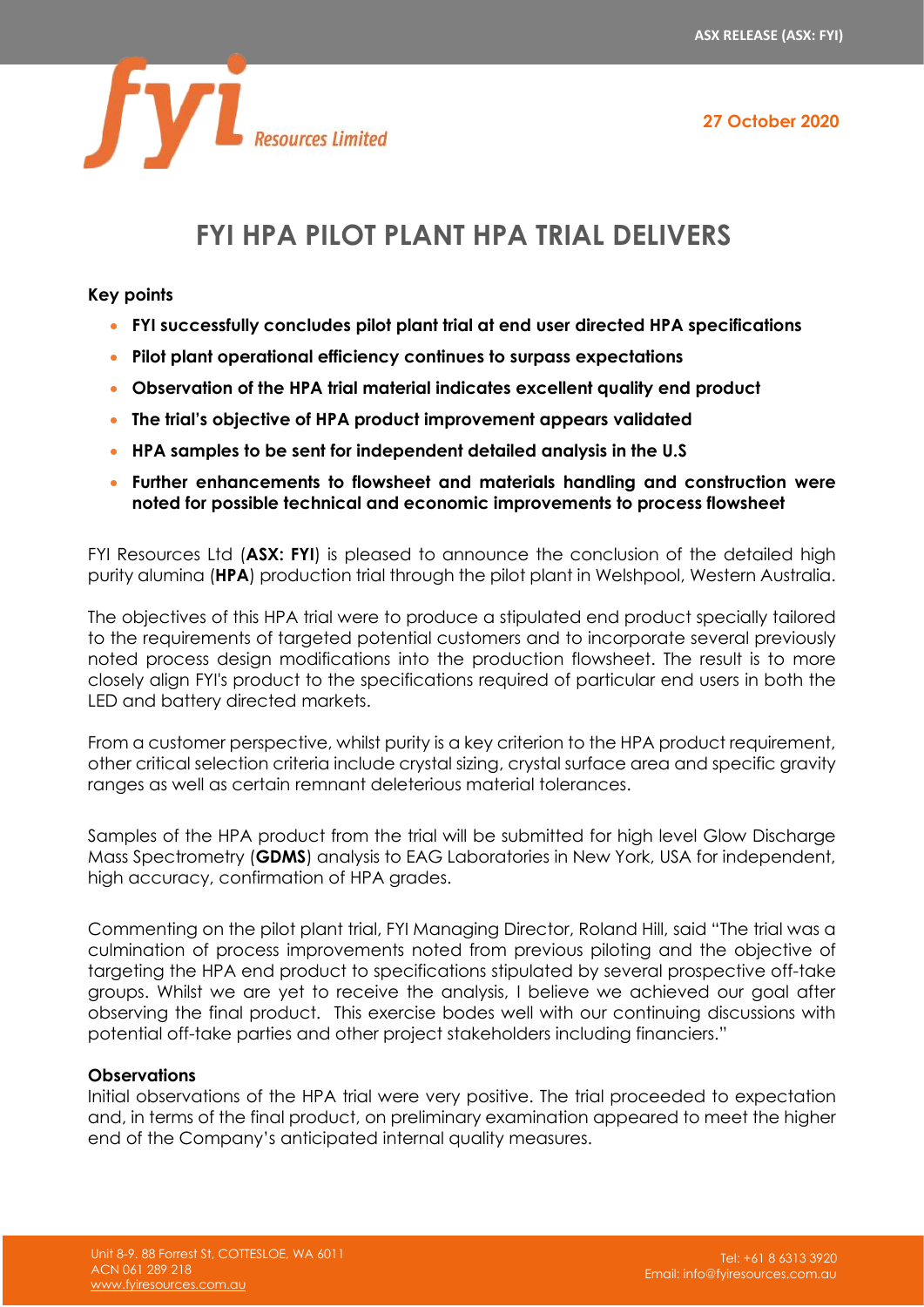

### **Pilot plant results implications**

The first phase pilot plant results were very encouraging, providing a sound interpretation of batch, locked cycle and variability testing for incorporation into the design and construction of the continuous pilot plant. Subsequent pilot plant runs improved the level of understanding of the various unit processes, recycle streams, mass balances and the materials of construction. Through an ongoing series of continual improvements to the engineering and process flowsheet driven by the pilot plant results, FYI is improving upon the efficiencies of the HPA refining process resulting in possible capex and opex savings which enhance the overall economic case outlined in the definitive feasibility study.

This pilot trial production run was aimed at satisfying customer stipulated specifications, however we did observe that an overall improvement in the process and possible enhancement to project economics is possible.

#### **For more information please contact:**

**Roland Hill** Managing Director Tel: +61 414 666 178 [roland.hill@fyiresources.com.au](mailto:roland.hill@fyiresources.com.au) **Simon Hinsley** Investor & Media Relations Tel: 0401 809 653 [simon@nwrcommunications.com.au](mailto:simon@nwrcommunications.com.au)

### **About FYI Resources Limited**

FYI's is positioning itself to be a significant producer of HPA in the high growth and rapidly developing high tech consumer markets such as light emitting diodes (LED), phosphor, sapphire glass applications and electric vehicle / static power storage battery markets.

The foundation of FYI's development strategy is the superior quality HPA and innovative process flow sheet utilising moderate temperature and atmospheric pressure. The strategy has resulted in a potential world class HPA project as demonstrated and validated in the Company's published definitive feasibility study.

#### **Competent Persons Statements**

#### **Metallurgy**

The information in this report that relates to metallurgy and metallurgical test work is based on information reviewed and compiled by Mr Daryl Evans, a Competent Person who is a Fellow of the Australian Institute of Mining and Metallurgy (AusIMM).

Mr Evans is an employee of Independent Metallurgical Operations Pty Ltd, and is a contractor to FYI. Mr Evans has sufficient experience that is relevant to this style of processing and type of deposit under consideration, and to the activity that he has undertaken to qualify as a Competent Person as defined in the 2012 Edition of the "Australasian Code for the Reporting of Exploration Results, Mineral Resources and Ore Reserves". Announcements in respect to previous metallurgical results are available to view on the Company's website at [www.fyiresources.com.au](http://www.fyiresources.com.au/)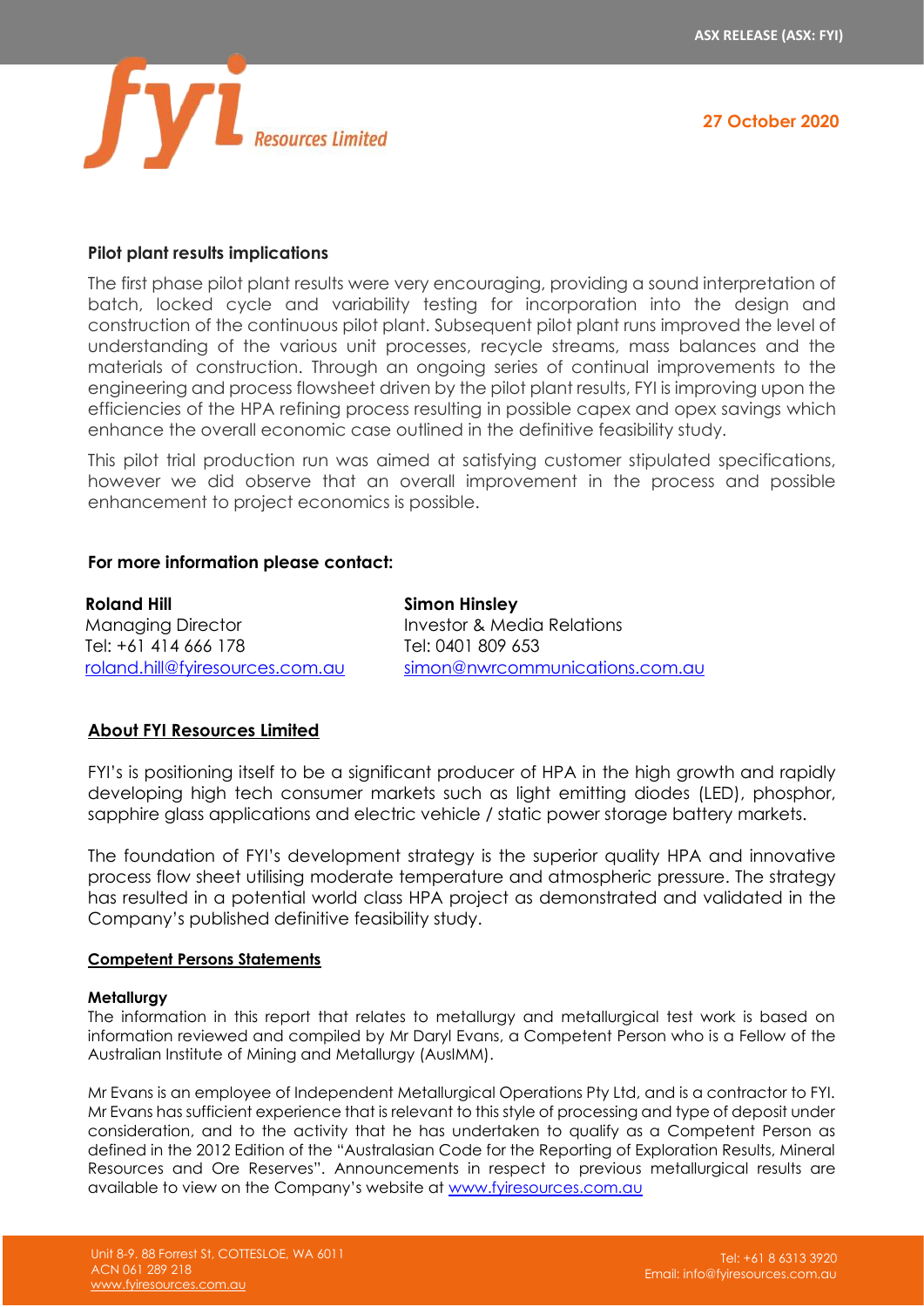



# **JORC Code, 2012 Edition – Table 1**

# **Section 1 Sampling Techniques and Data**

| Criteria                                             | Commentary                                                                                                                                                                                                                                                                                                                                      |
|------------------------------------------------------|-------------------------------------------------------------------------------------------------------------------------------------------------------------------------------------------------------------------------------------------------------------------------------------------------------------------------------------------------|
| <b>Sampling techniques</b>                           | Drilling sampling was previously reported (ASX: 9.7.2018).                                                                                                                                                                                                                                                                                      |
|                                                      | Metallurgical test work applied to the recovered drilling samples is intended to<br>determine aluminium leach and precipitation characteristics of the kaolin. Sample<br>preparation and metallurgical test work was performed by Independent Metallurgical<br>Operations Pty Ltd (IMO) in Perth, Western Australia.                            |
| <b>Drilling techniques</b>                           | Previously reported (ASX: 9.7.2018).                                                                                                                                                                                                                                                                                                            |
| Drill sample recovery                                | Previously reported (ASX: 9.7.2018).                                                                                                                                                                                                                                                                                                            |
| Logging                                              | Previously reported (ASX: 9.7.2018).                                                                                                                                                                                                                                                                                                            |
| Sub-sampling<br>techniques and<br>sample preparation | Drilling sampling was previously reported (ASX: 13.3.2019).<br>The sampling techniques for the metallurgical test work was in line with industry<br>standards in determining composite samples representative of the resource. This<br>included drying and splitting of individual samples and then compositing into<br>representative samples. |
|                                                      | The sampling procedures were under the control of qualified and experienced IMO<br>employees and considered adequate for the intended metallurgical test work.                                                                                                                                                                                  |
|                                                      | Master composite samples were prepared representing the initial three years of the<br>Cadoux life of mine resource.                                                                                                                                                                                                                             |
|                                                      | The composites underwent a stage of attritioning with the products screened to<br>generate fine and coarse size fractions.                                                                                                                                                                                                                      |
|                                                      | The fine attritioned product underwent one stage of calcination to convert kaolin clay<br>to metakaolin. The calcined product was leached with hydrochloric acid at<br>temperature.                                                                                                                                                             |
|                                                      | The leach liquor underwent a series of precipitation stages, involving hydrogen chloride<br>gas being sparged through the leach liquor allowing the precipitation of solid aluminium<br>chloride.                                                                                                                                               |
|                                                      | Sizes and representative nature of the samples is considered appropriate.                                                                                                                                                                                                                                                                       |
|                                                      | All procedural work and preparation was conducted under strict controls and<br>supervision. All testwork was conducted under test conditions by qualified and<br>experienced technicians and overseen by qualified managers including Mr Alex Borger<br>and Mr Daryl Evans (Independent Metallurgical Operations Competent Person).             |
| Quality of assay data<br>and laboratory tests        | Analysis for the leach test work was deemed appropriate for the detailed test work as it<br>was undertaken in laboratory environment with precision equipment and included<br>worldwide accepted controls.                                                                                                                                      |
|                                                      | Metallurgical reviews and testwork has been overseen and approved by Mr Alex Borger<br>- Metallurgical Project Manager and Metallurgical Competent Person - Mr Daryl Evans.                                                                                                                                                                     |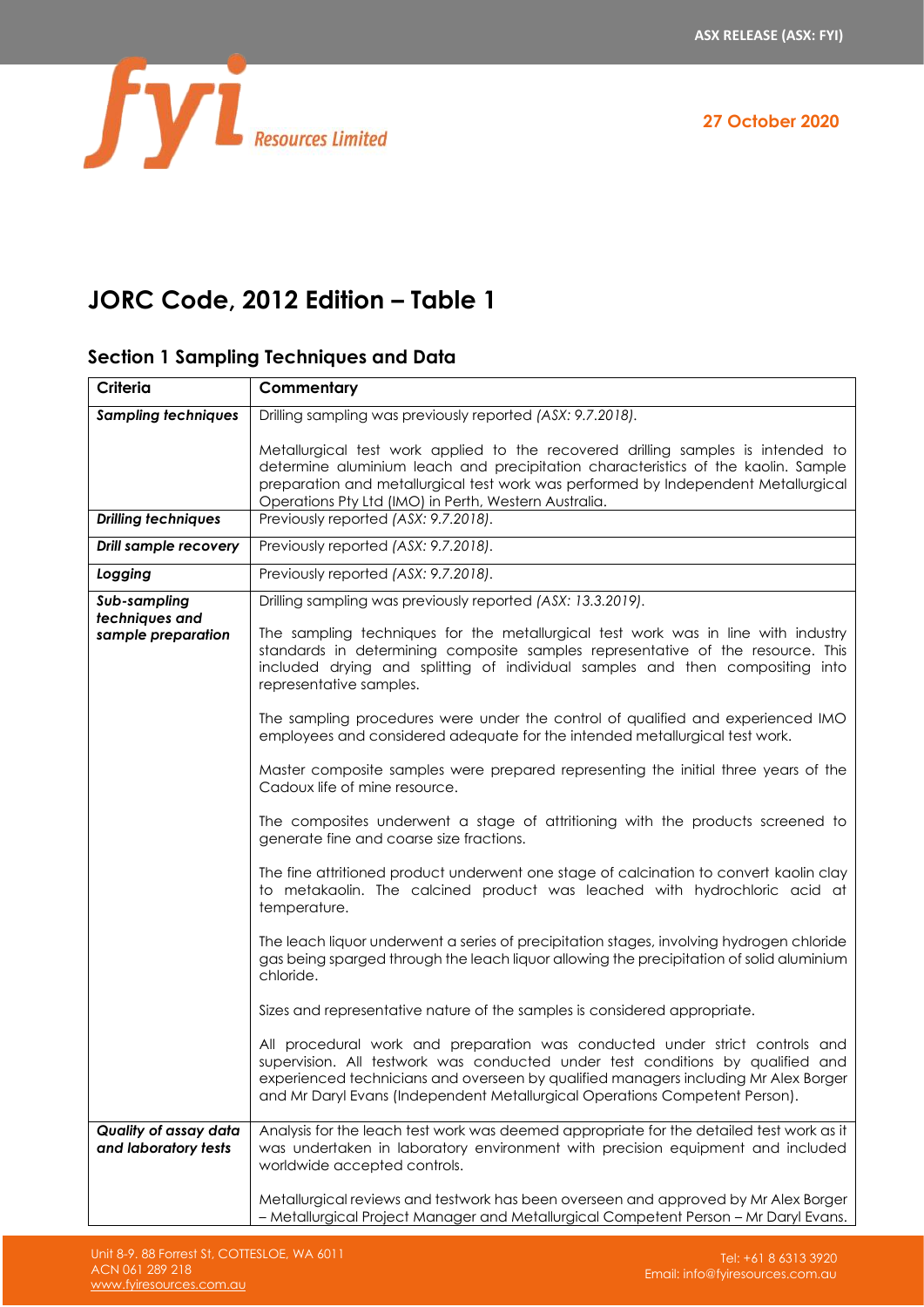

| Criteria                                                      | Commentary                                                                                                                                                                            |
|---------------------------------------------------------------|---------------------------------------------------------------------------------------------------------------------------------------------------------------------------------------|
|                                                               |                                                                                                                                                                                       |
| <b>Verification of</b><br>sampling and<br>assaying            | The metallurgical test work was supervised by suitably qualified personnel under<br>laboratory conditions.                                                                            |
|                                                               | Primary data is captured on paper in the laboratory and then re-entered into<br>spreadsheet format by the supervising metallurgist, to then be loaded into the<br>company's database. |
|                                                               | No adjustments are made to any assay data.                                                                                                                                            |
| Location of data<br>points                                    | All samples used in the metallurgical test work have been accurately recorded by the<br>laboratory technician and checked by the supervising metallurgist.                            |
| Data spacing and<br>distribution                              | Industry standard sample distribution and source material representation methodology<br>has been applied.                                                                             |
| Orientation of data in<br>relation to geological<br>structure | Industry standard sample distribution and source material representation methodology<br>has been applied. The risk of sample bias is considered to be low.                            |
| <b>Sample security</b>                                        | All samples were under supervision at the laboratory. All residual sample material is<br>stored securely in sealed bags.                                                              |
| <b>Audits or reviews</b>                                      | Mr Evans has reviewed QAQC results and found these to be acceptable.                                                                                                                  |

# **Section 2 Reporting of Exploration Results**

| Criteria                                             | Commentary                                                                                                                                                                                                                                                                                                                                                                                                                                                                                                                                                                                                                                                                                                                                                                                                                                                                                                                                                                                                                                                                                                                                                                                                                                                                                                                                                                                                                                                                                                                                                                                                               |
|------------------------------------------------------|--------------------------------------------------------------------------------------------------------------------------------------------------------------------------------------------------------------------------------------------------------------------------------------------------------------------------------------------------------------------------------------------------------------------------------------------------------------------------------------------------------------------------------------------------------------------------------------------------------------------------------------------------------------------------------------------------------------------------------------------------------------------------------------------------------------------------------------------------------------------------------------------------------------------------------------------------------------------------------------------------------------------------------------------------------------------------------------------------------------------------------------------------------------------------------------------------------------------------------------------------------------------------------------------------------------------------------------------------------------------------------------------------------------------------------------------------------------------------------------------------------------------------------------------------------------------------------------------------------------------------|
| <b>Mineral tenement</b><br>and land tenure<br>status | Previously reported (ASX: 9.7.2018).                                                                                                                                                                                                                                                                                                                                                                                                                                                                                                                                                                                                                                                                                                                                                                                                                                                                                                                                                                                                                                                                                                                                                                                                                                                                                                                                                                                                                                                                                                                                                                                     |
| <b>Exploration done</b><br>by other parties          | Previously reported (ASX: 9.7.2018).                                                                                                                                                                                                                                                                                                                                                                                                                                                                                                                                                                                                                                                                                                                                                                                                                                                                                                                                                                                                                                                                                                                                                                                                                                                                                                                                                                                                                                                                                                                                                                                     |
| Geology                                              | The project area is underlain by weathered granitoid Archaean rock of the Yilgarn<br>Granites is the likely parent material for the kaolin. Here, deep weathering of the<br>feldspathic and ferromagnesian minerals within the metamorphosed granitic has resulted<br>in the formation of kaolinite. There is no outcrop but recognizable granitoidal fragmental<br>rocks are sometimes present just below surface. The crust of the overburden comprises<br>gravel and sands over reddish to off white clay. White kaolin underlies the overburden<br>followed by weathered, partial oxidised and then fresh ganitoids at depth. The recent<br>drilling at the property has revealed a weathering profile which is very common in Western<br>Australia with the granitoid rocks, deeply weathered forming a leached, kaolinized zone<br>under a lateritic crust. Analysis at the Laboratory shows particle size distributions are typical<br>of "primary style" kaolins produced from weathered granites. The crust of overburden<br>comprises gravel and sands over reddish to off-white clay to an average depth of 5m.<br>White kaolin then averages approximately 16 m before orange to yellow sandy and<br>mottled clays are intersected which are followed by recognizable rounded granitoid<br>material. The thickness of the kaolin profile varies from less than 1m to a maximum of 28m.<br>Fresh granitoids are found at depths of between 10 and 30m. All kaolin resources are<br>within 4 to 11 metres of the surface. All holes are drilled vertically. Intersected kaolin<br>thickness ranges from 4-28m. |
| Drill hole<br><b>Information</b>                     | Sample and drill hole coordinates are provided in market announcements.                                                                                                                                                                                                                                                                                                                                                                                                                                                                                                                                                                                                                                                                                                                                                                                                                                                                                                                                                                                                                                                                                                                                                                                                                                                                                                                                                                                                                                                                                                                                                  |